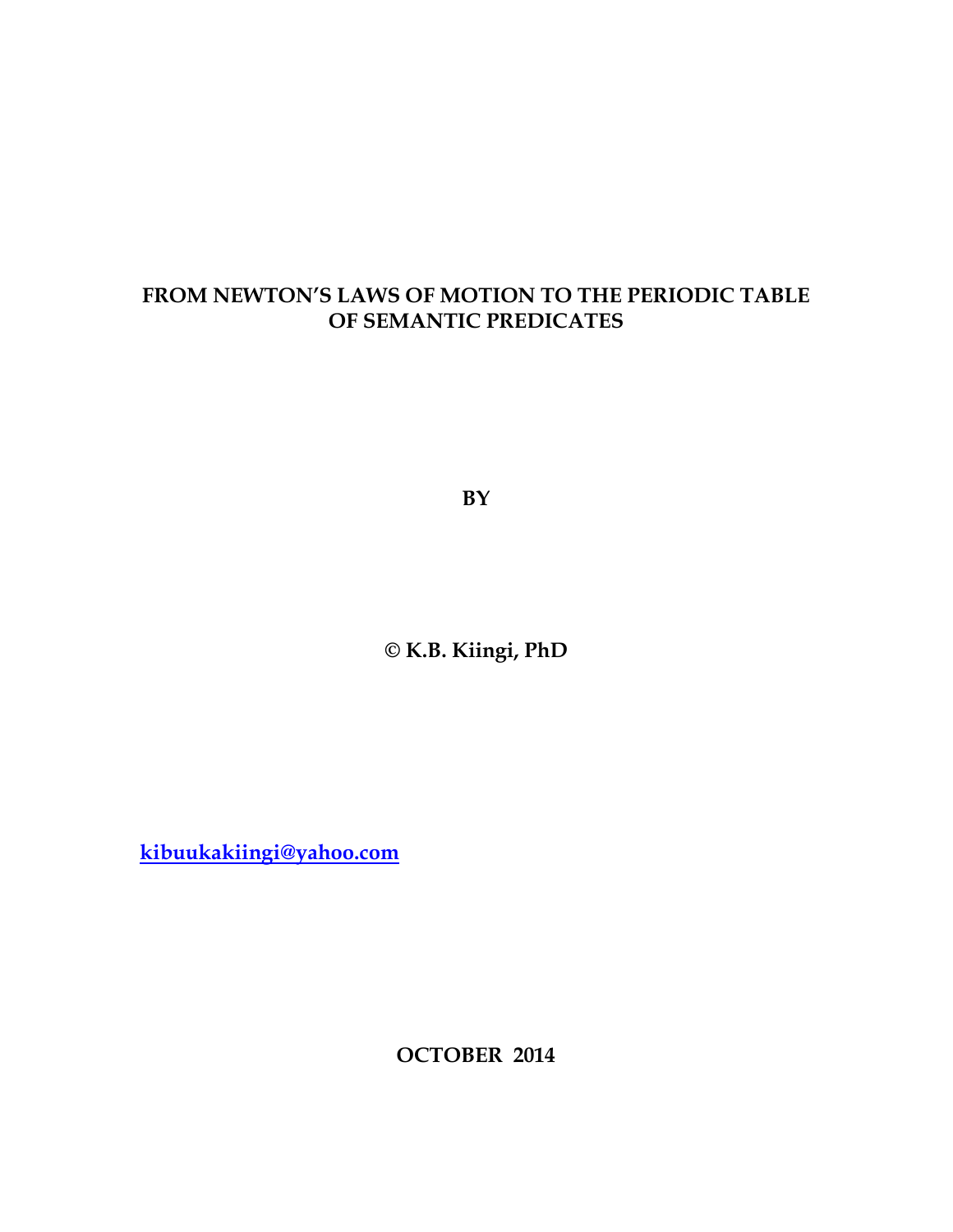# **FROM NEWTON'S LAWS OF MOTION TO THE PERIODIC TABLE OF SEMANTIC PREDICATES**<sup>∗</sup>

### © K.B. Kiingi, PhD

In this contribution I undertake the task of proposing a solution to a significant problem in semantic role theory. As a sequel to the solution that emerges, I wish to erect a periodic table of semantic predicates.

### 1.0 PRESENTING THE PROBLEM

-

In order to state the problem to be tackled in this paper, I propose to make contact with four texts on English Language and linguistics. The intended contact pertains to their treatment of role theory.

In their influential grammar of the English language Quirk et al (1985: 741) duly remind us that

analysis of participant roles has not achieved a general consensus, nor has it fully explored all distinctions … [their] description must therefore be considered tentative.

On the other hand, Brown and Miller (1991: 308) justify their description of role theory by "its offering a degree of both generality and particularity [although] it has no easily defended validity … [and] there seems to be no alternative in the current state of knowledge."

While Fromkin et al (2003: 192) prefix their list of roles with a reassurance to the effect that "the list is not complete", Larson and Segal's (1995: 489) considered

<sup>∗</sup> What the reader should be aware of from the very outset of this paper is that it is a revised edited amalgam of two previous one: "The Situatodomainal Theory" and " The Complete Periodic Table of Semantic Predicates", both being accessible at www.luganda.com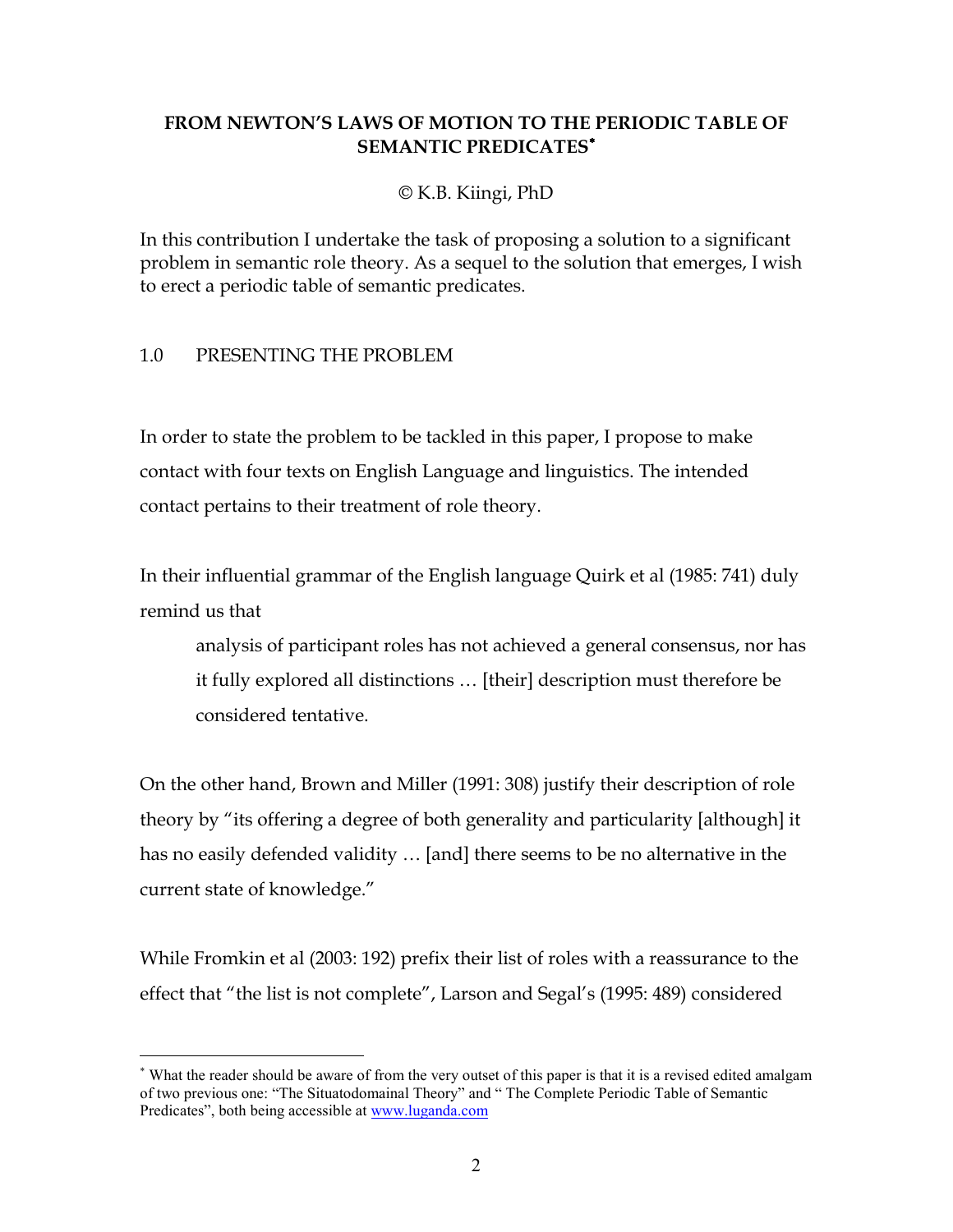stance on the nature and number of semantic roles is the most pessimistic, for they write:

The upshot is that we regard the question of which thematic roles there are and how they are defined as empirical ones, to be resolved in the usual way: by investigations that construct specific theories making detailed and specific predictions. Preliminary theories of this kind have been proposed; however, it is likely that resolving thematic roles precisely will require a great deal of investigation, involving domains beyond linguistics. It is worth remembering that fully 22 centuries elapsed between the first suggestion of the atomic theory of matter, in which all substances were factored into earth, water, air, and fire, and the elaboration of atomic theory by John Dalton, in which a more complete and satisfactory set of atomic constituents was proposed. Finding elementary constituents can evidently be a long-term project.

Admittedly, the development of atomic theory was tortuous; but we need not resign ourselves to a similar state-of-affairs with regard to role theory. The objective I am poised to pursue in this paper is to bring the problem of determination of semantic roles closer to its solution by propounding a so-called "situatodomainal theory". Taking my cue from Larson and Segal, I embark on the quest for semantic roles, in relevant areas beyond linguistics with extraordinary keenness on mechanics.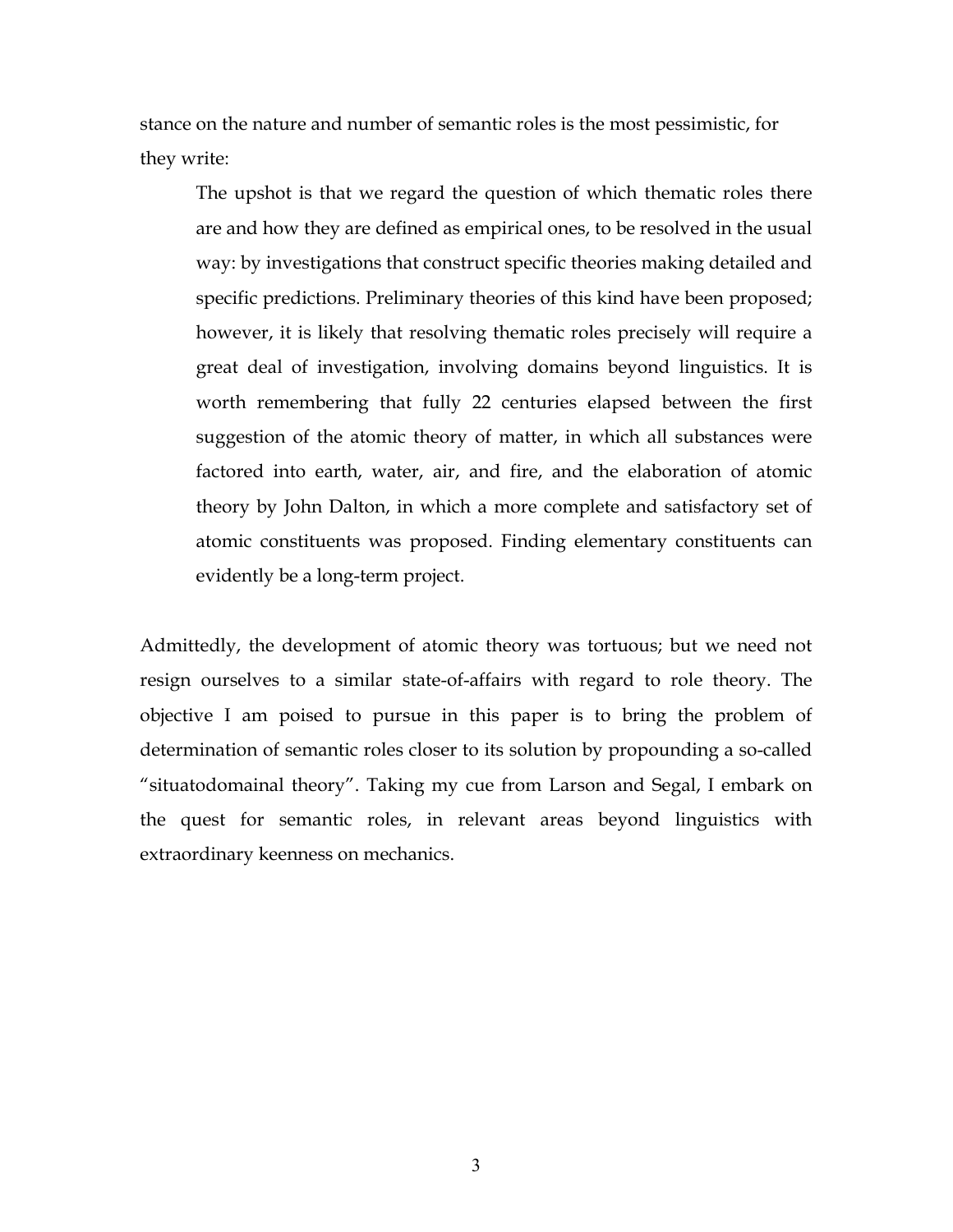### 2.0 RELEVANT AREAS BEYOND LINGUISTICS

# **2.1 Newton's Laws of Motion**

Newton's First Law of Motion states that if **F**  $\rightarrow$ =**O** r , then  $\vec{v} = 0$  or  $\vec{v}$ = constant, where **F** ⊥<br> $\rightarrow$ is the total resultant force exerted on the particle and *v*  is the velocity of the particle.

Newton's Second Law of Motion states that if**F**  $\rightarrow$ ≠**O**  $\rightarrow$ , then  $\vec{a} \neq \vec{0}$ r , where **F** is the total resultant force exerted on the particle and **a** r  $\overline{\phantom{a}}$  is the acceleration of the particle.

Newton's Third Law of Motion states that if particles 1 and 2 are in contact, then  $\vec{F}_{12} + \vec{F}_{21} = \vec{O}$  i.e.  $\vec{F}_{12} = -\vec{F}_{21}$  where  $\vec{F}_{12}$  is the force exerted on particle 2 by particle 1 and  $\vec{F}_{21}$  is the force exerted on particle 1 by particle 2.

In Sec 3 we shall refer to Newton's laws as Newton I, II, and III, for the sake of brevity.

# **2.2 Arguments, Situations and Domains**

Turning to certain academic disciplines (as will be indicated), I extract the following twenty-six argument-types:

| (a)                                           | proposition p (from logic)                                                                                                                                                                                  |
|-----------------------------------------------|-------------------------------------------------------------------------------------------------------------------------------------------------------------------------------------------------------------|
| (b)                                           | set q                                                                                                                                                                                                       |
| (c)                                           | number n<br>(from mathematics)                                                                                                                                                                              |
| (d)                                           | space $\ell$                                                                                                                                                                                                |
| (e)<br>(f)<br>(g)<br>(h)<br>(i)<br>(i)<br>(k) | matter<br>m<br>time t<br>force k (German Kraft "force")<br>energy d ("disposition")<br>(from physics)<br>electric current g ("Galvani")<br>light o ("optics")<br>sound a ("acoustics")<br>heat w ("warmth") |
|                                               |                                                                                                                                                                                                             |

(m) chemical object r ("res") (from chemistry)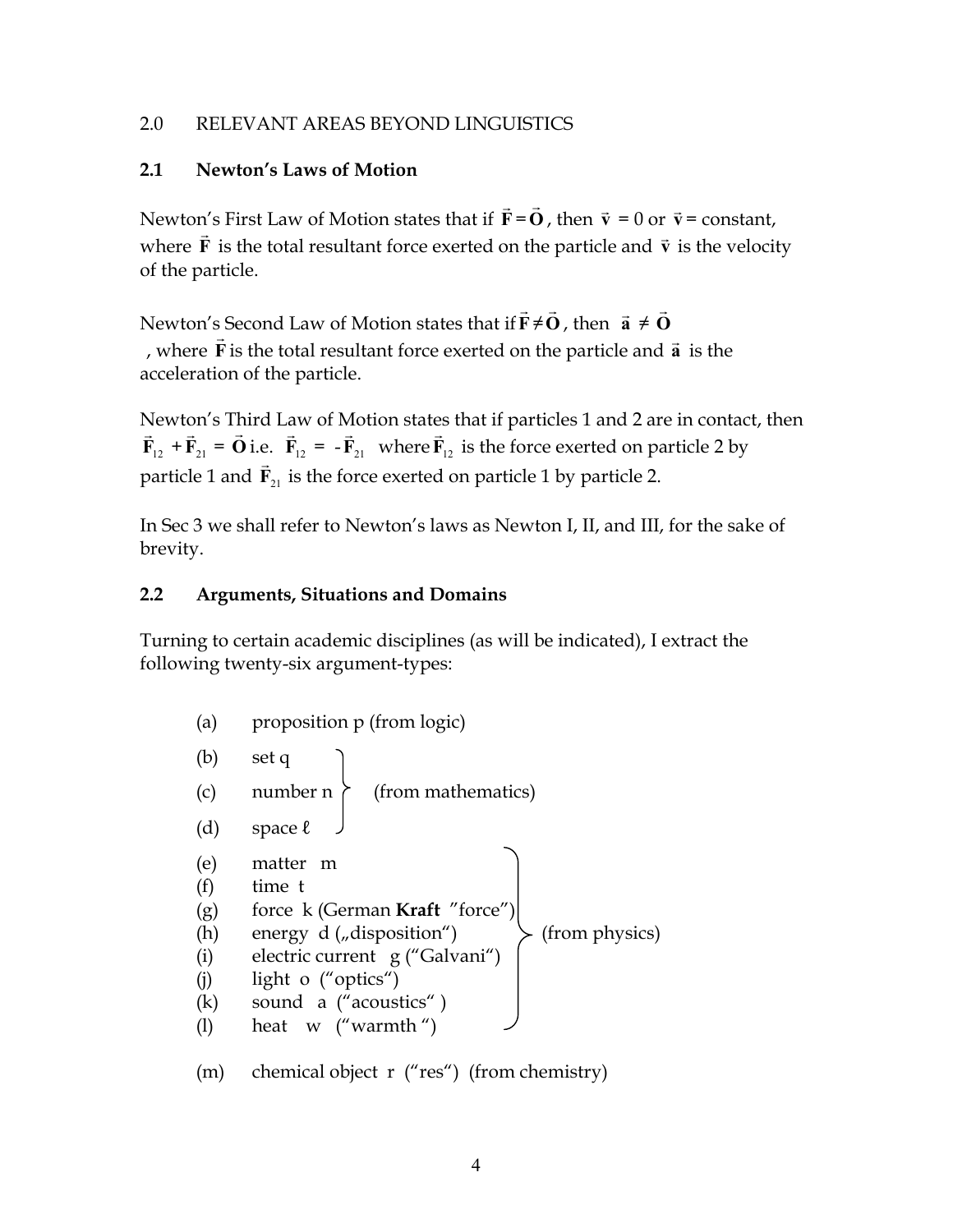

In (1) we interrelate the concepts of semantic role, argument, situation and semantic domain:

(1a)  $θα = σ(δ)$ (1b)  $\theta_1 \alpha_1 \theta_2 \alpha_2 = \sigma(\delta)$ 

where  $\theta$ ,  $\alpha$ ,  $\sigma$ , δ represent semantic role, argument, situation and domain respectively. In (1a) the predicate is monadic while in (1b) it is dyadic. Consider (2) for illustration.

| $(2a)$ Ali saw the dog<br>$\alpha_{1}$<br>$\alpha_{2}$  | $\theta_1 \alpha_1 \theta_2 \alpha_2 = \sigma(\delta)$ |
|---------------------------------------------------------|--------------------------------------------------------|
| $(2b)$ Ali hit the dog.<br>$\alpha_{2}$<br>$\alpha_{1}$ | $\theta_1 \alpha_1 \theta_2 \alpha_2 = \sigma(\delta)$ |
| $(2c)$ The dog died.<br>α                               | $\theta \alpha = \sigma(\delta)$                       |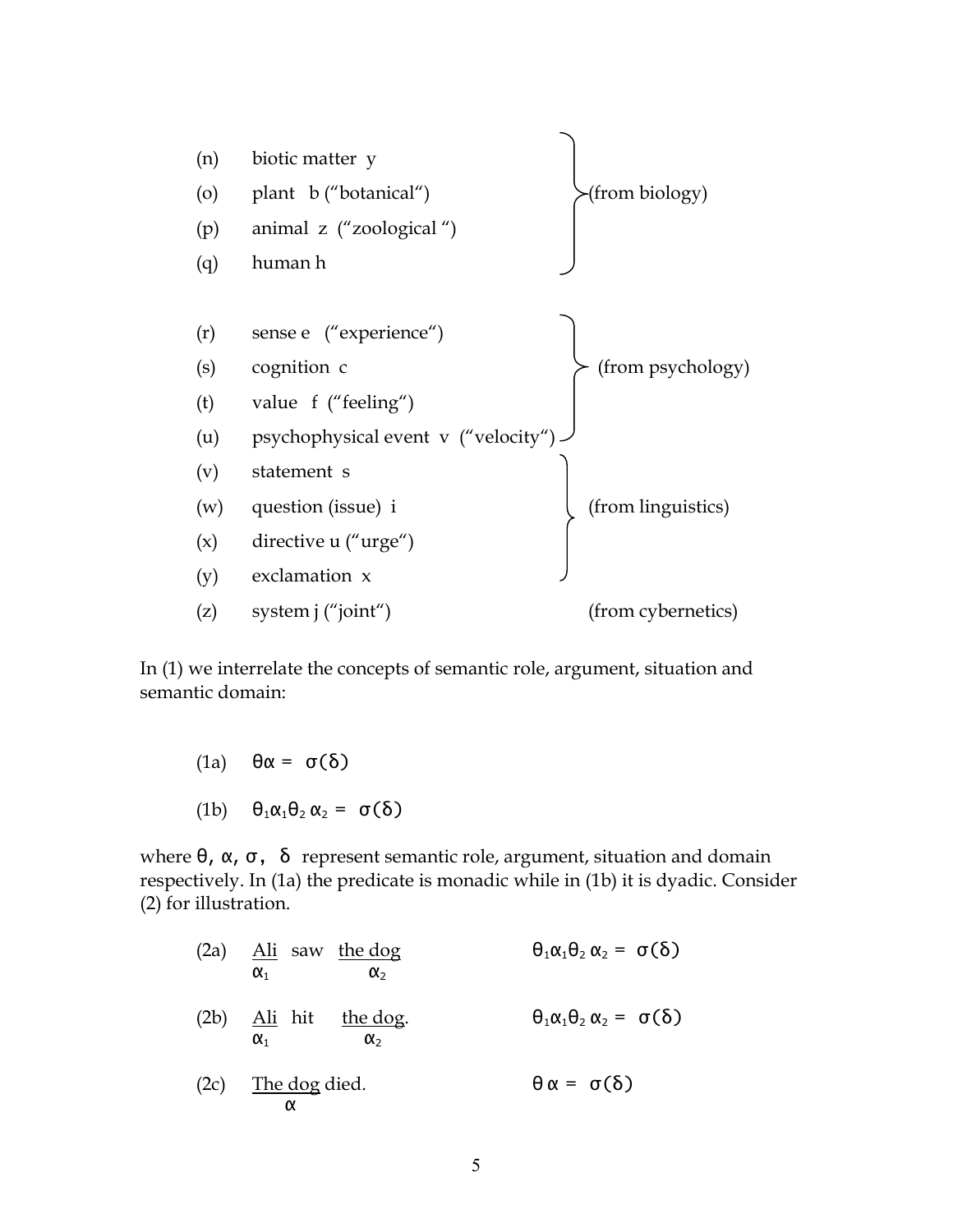At this stage-- where I have not yet presented my solution to the problem characterized in Sec 1--I can interpret (2a)-(2c) only in general terms. Incontrovertibly, the predicates SEE and HIT are dyadic while DIE is monadic. The situation in (2a), (2b) and (2c) is sensory, psychophysical and biotic respectively. I revisit (2) at the end of Section 3. Meanwhile, I commit myself to the domain-types: p", q", n",  $\ell$ ", m", t", d", g", o", a", w", r", y", b", z", h", j", e",  $c''$ , f'', v'', s'', i'', u'' and x'' in line with argument-types.

#### 3.0 DETERMINING THE NATURE AND NUMBER OF SEMANTIC ROLES

In this Section I am intent on answering the outwardly absurd question: What relation obtains between motion and predication. Accordingly I proceed to a tabulated juxtaposition of motion with predication.

|                | Motion                                    | Predication                                            |
|----------------|-------------------------------------------|--------------------------------------------------------|
|                | $m\vec{a} = \vec{F}$                      | $\theta \alpha = \sigma(\delta)$                       |
|                | $m_1 \vec{a}_1 + m_2 \vec{a}_2 = \vec{F}$ | $\theta_1 \alpha_1 \theta_2 \alpha_2 = \sigma(\delta)$ |
|                | Unaccelerated absolute                    | Absolute                                               |
| $\mathbf{1}$   |                                           |                                                        |
|                | Newton I: $m\vec{a} = \vec{O}$            | $\theta \alpha = \sigma(\delta)$                       |
|                | Unaccelerated relative                    | Relative                                               |
| $\overline{2}$ |                                           |                                                        |
|                | Newton I: $m\vec{a} = \vec{O}$            | $\theta_1 \alpha_1 \theta_2 \alpha_2 = \sigma(\delta)$ |
|                | Unaccelerated contactive                  | Contactive                                             |
| 3              |                                           |                                                        |
|                | Newton III:                               | $\theta_1 \alpha_1 \theta_2 \alpha_2 = \sigma(\delta)$ |
|                | Accelerated (causative)                   | Causative                                              |
| $\overline{4}$ |                                           |                                                        |
|                | Newton II : $m\vec{a} \neq \vec{0}$       | $\theta_1 \alpha_1 \theta_2 \alpha_2 = \sigma(\delta)$ |

If a situation is correctly formalizable as  $\theta \alpha = \sigma(\delta)$  or  $\theta_1 \alpha_1 \theta_2 \alpha_2 = \sigma(\delta)$ , then it is manifest that motion corresponds to predication. It remains to determine and name the  $\theta$ 's. Let the next table be considered in relation to the foregoing one.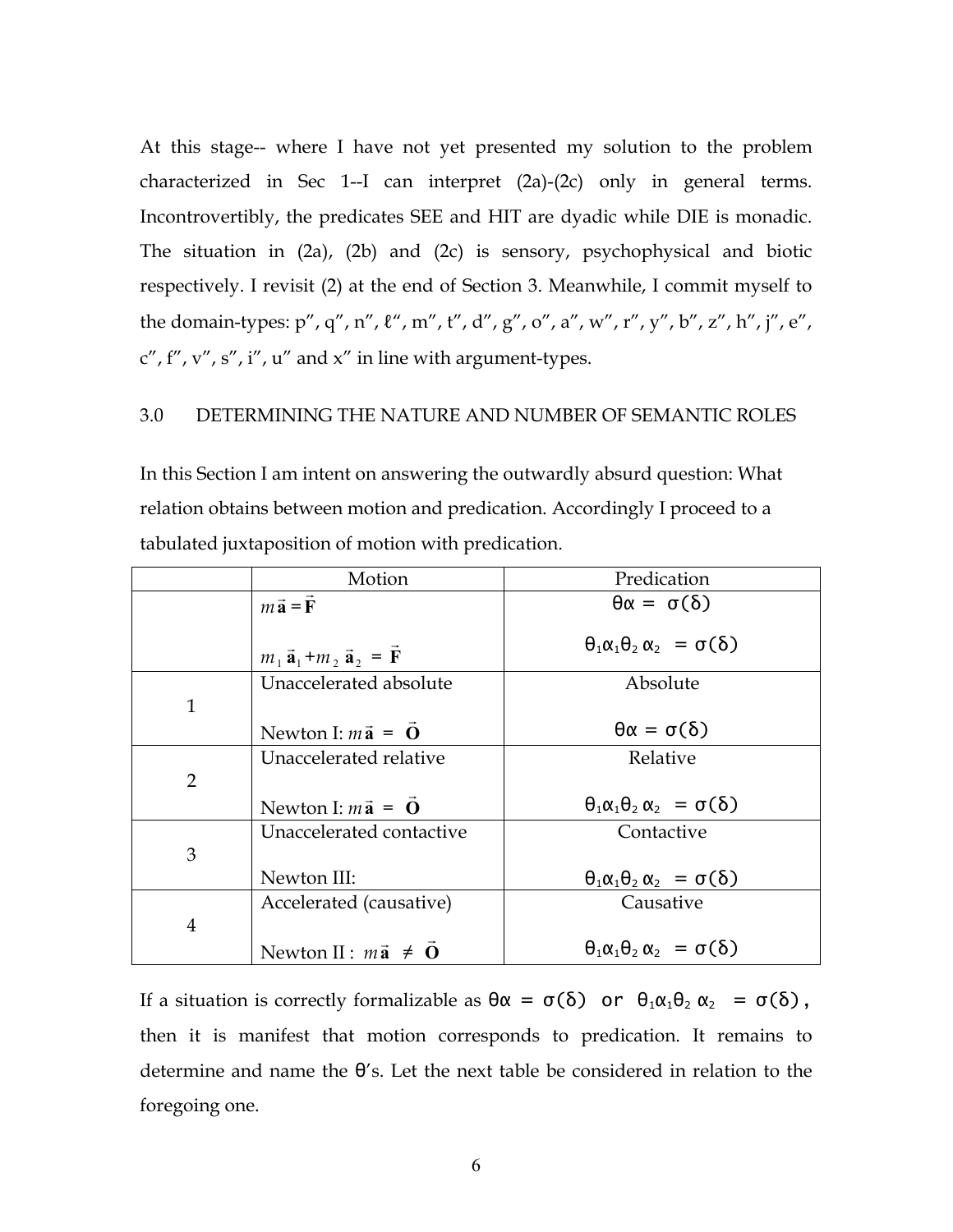|                | Motion-Predication                                                          | Consequential                            | <b>Elementary Semantic</b> |
|----------------|-----------------------------------------------------------------------------|------------------------------------------|----------------------------|
|                | Correspondence                                                              | Semantic Roles                           | Predicates                 |
| 1              | $m\vec{a} \equiv \theta \alpha$                                             | $\theta = B.Z$                           | $[\Sigma]$                 |
| $\overline{2}$ | $m\vec{a} \approx \theta_1 \alpha_1 \theta_2 \alpha_2$                      | $\theta_1 = B_z Z$<br>$\theta_2 = R$     | $[\Sigma R]$               |
| 3              | $m_1 \vec{a}_1 + m_2 \vec{a}_2 \approx \theta_1 \alpha_1 \theta_2 \alpha_2$ | $\theta_1 = N_{\rm T}$<br>$\theta_2 = A$ | [ $\psi$ A]                |
| $\overline{4}$ | $m\vec{a} \equiv \theta_1 \alpha_1 \theta_2 \alpha_2$                       | $\theta_1 = C, K$<br>$\theta_2 = E$      | [ΦE]                       |

The appropriate names of the semantic roles are:

| B | $\mathbb{R}^{\mathbb{Z}}$ | change bearer     |
|---|---------------------------|-------------------|
| Z | $\ddot{\cdot}$            | nonchange bearer  |
| R | $\mathbf{r}$              | reference         |
| N | $\ddot{\cdot}$            | dynamic contactor |
| T |                           | static contactor  |
| A | $\ddot{\cdot}$            | contactee         |
| C |                           | causer            |
| K | $\ddot{\cdot}$            | anticauser        |
| Ε |                           | causee            |

Concerning the elementary semantic predicates,  $[\Sigma] = [B]$ ,  $[Z]$ ;  $[\Sigma R] = [BR]$ ,  $[ZR]$ ;  $\texttt{[} \psi \texttt{A} \texttt{]} = \texttt{[NA]}, \texttt{[TA]}; \texttt{[} \Phi \texttt{E} \texttt{]} = \texttt{[CE]}, \texttt{[KE]}$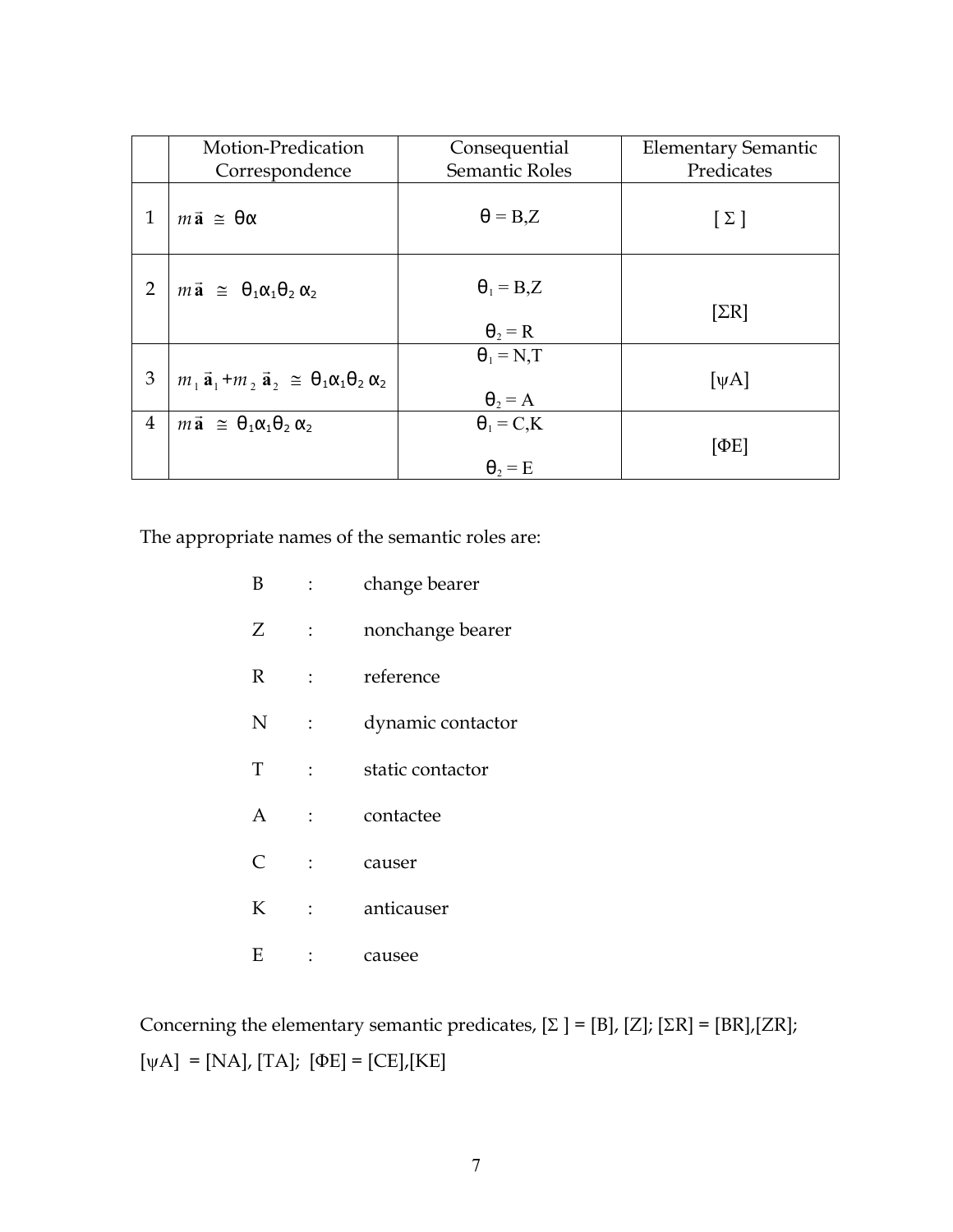To conclude this Section, I may not assert but merely claim that there are nine and only nine semantic roles: B, Z, R, N, T, A, C, K, E. This position is the precise response to the question posed in Section 1 of this contribution. Correspondingly to the canonical semantic roles B,Z,N,T,C and K, six and only six situation-types suggest themselves, thus: β, ζ, ν, τ, κ and  $\chi$  . As a provisional example of situation identification, let (2) in Section 2 be revisited in (3) below.

- (3a) Ali saw the dog NhAz =  $v$  (e")
- (3b) Ali hit the dog NhAz =  $v(v'')$
- (3c) The dog died  $Bz = \beta(y'')$

#### 4.0 CANONICAL FORMALIZATION OF A CORPUS OF SENTENCES

In order to expose any points of concurrence with some versions of the role theory I now analyse 65 sentences, …

| (1.0) |       | She<br>$\frac{1}{\text{Affected}}$ | 1S     | <u>happ</u><br>Attribute     |
|-------|-------|------------------------------------|--------|------------------------------|
|       | 1.1   | $Zh = \zeta(f'')$                  |        |                              |
| (2.0) |       | $\frac{He}{A$ gentive              | turned | traitor.<br><b>Attribute</b> |
|       | (2.1) | $Bh = \beta(f'')$                  |        |                              |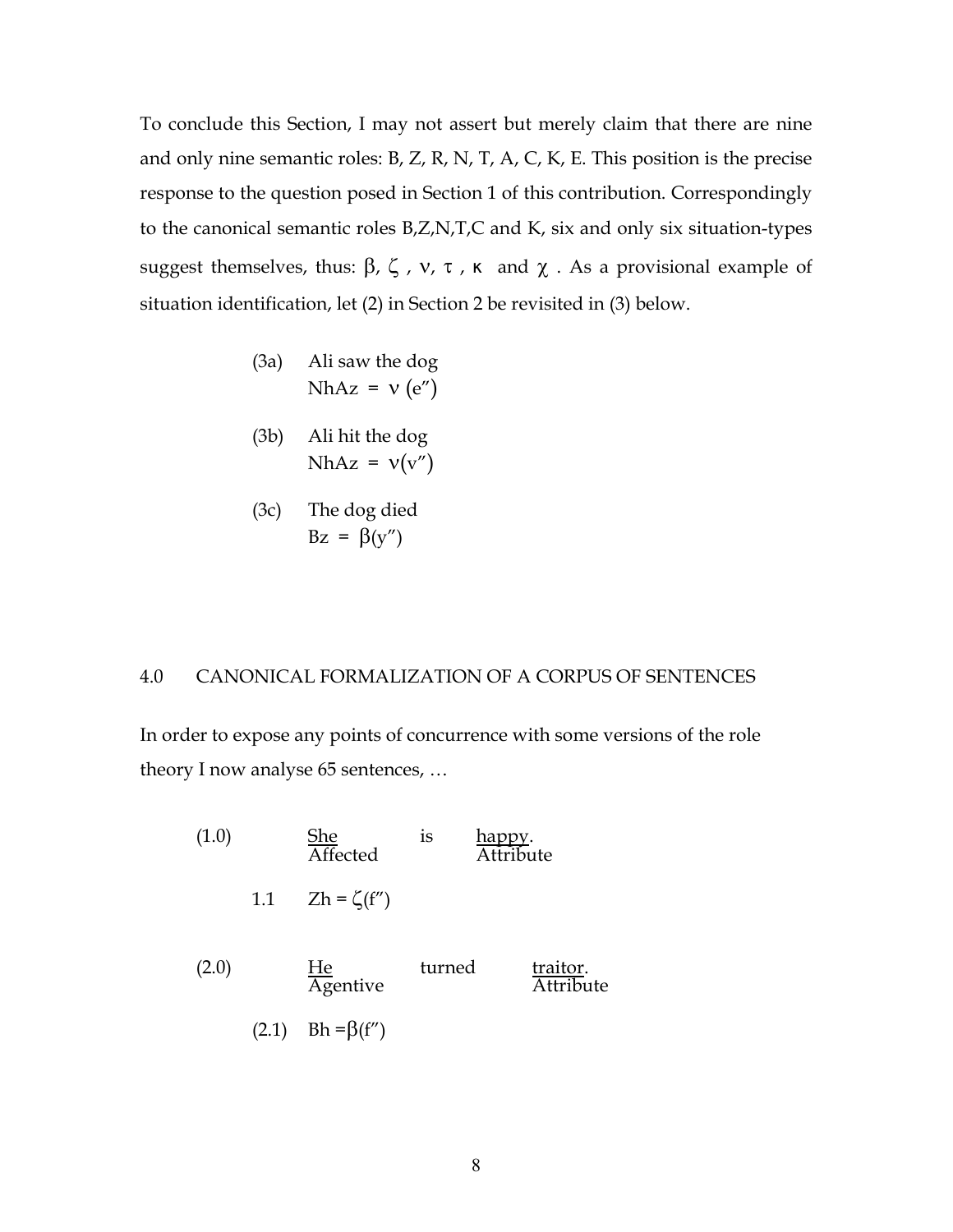| (3.0) | <u>The Sahara</u> is<br>Locative                                | hot.<br>Attribute  |
|-------|-----------------------------------------------------------------|--------------------|
|       | $(3.1)$ $Z\ell = \zeta(e'')$                                    |                    |
| (4.0) | <u>Last night</u> was<br>Temporal                               | warm.<br>Attribute |
|       | (4.1) $Zt = \zeta(e'')$                                         |                    |
| (5.0) | The show was interesting.<br>Eventive Attribute                 |                    |
|       | $(5.1)$ $Z\beta = \zeta(f'')$                                   |                    |
| (6.0) | $\frac{It}{Prop}$ is <u>windy</u> .<br>Trop <i>It</i> Attribute |                    |
|       | (6.1) $Z\beta = \zeta(k'')$                                     |                    |
| 7 Q O | He weest school                                                 |                    |

| (7.0) | He       | was at | school.  |
|-------|----------|--------|----------|
|       | Affected |        | Locative |

$$
(7.1) \quad \text{ZhRl} = \zeta(j'')
$$

 $(8.0)$  She got into the car. Agentive Locative

(8.1) BhRm =  $\beta(v'')$ 

- $(9.0)$  He is lying on the floor. Positioner Locative
	- (9.1)  $ZhR\ell = \zeta(v'')$
- $(10.0)$  The meeting is at eight. Eventive Temporal
	- (10.1)  $ZvRt = \zeta(j'')$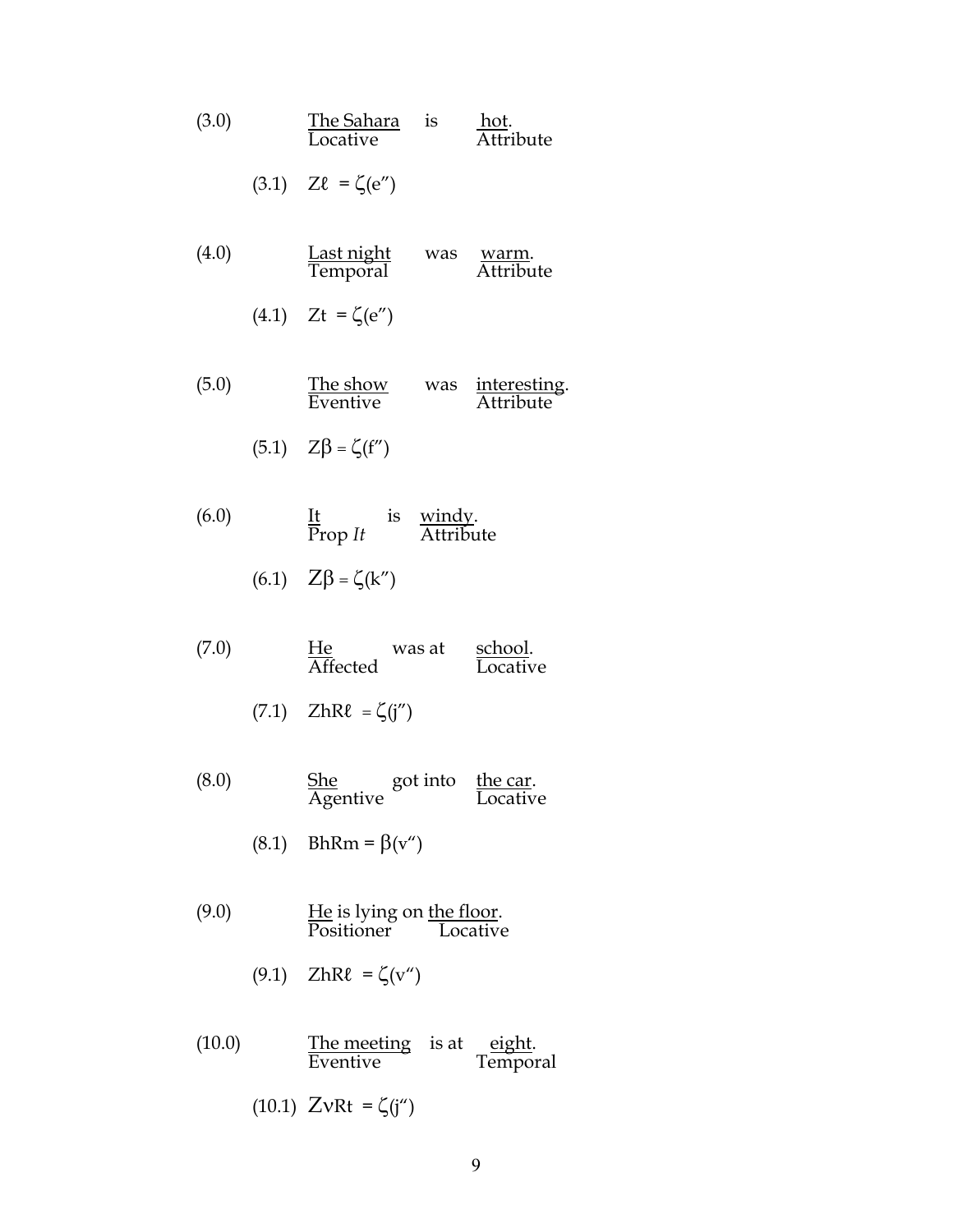- $(11.0)$   $He$  was working. Agentive
	- (11.1)  $Bh = \beta(j'')$
- $(12.0)$  She is standing. Positioner

$$
(12.1) \thinspace \text{Zh} = \zeta(v'')
$$

- (13.0) The curtains disappeared. **Affected** 
	- (13.1)  $ChE[Bm] = κ(v'')$
- $(14.0)$  The wind is blowing. External Causer
	- (14.1) Bβ. = β(k")
- $(15.0)$  It is raining.  $\overline{\text{Prop}}$  *It*

$$
(15.1) \text{ B}\beta. = \beta(k'')
$$

- (16.0)  $\frac{He}{A$  threw the ball.  $\overline{\text{Ag}}$ entive
	- (16.1)  $ChE[Bm] = \kappa(v'')$
- (17.0) Lightning struck the house. External Causer Affected
	- (17.1) NoAm =  $v(k'')$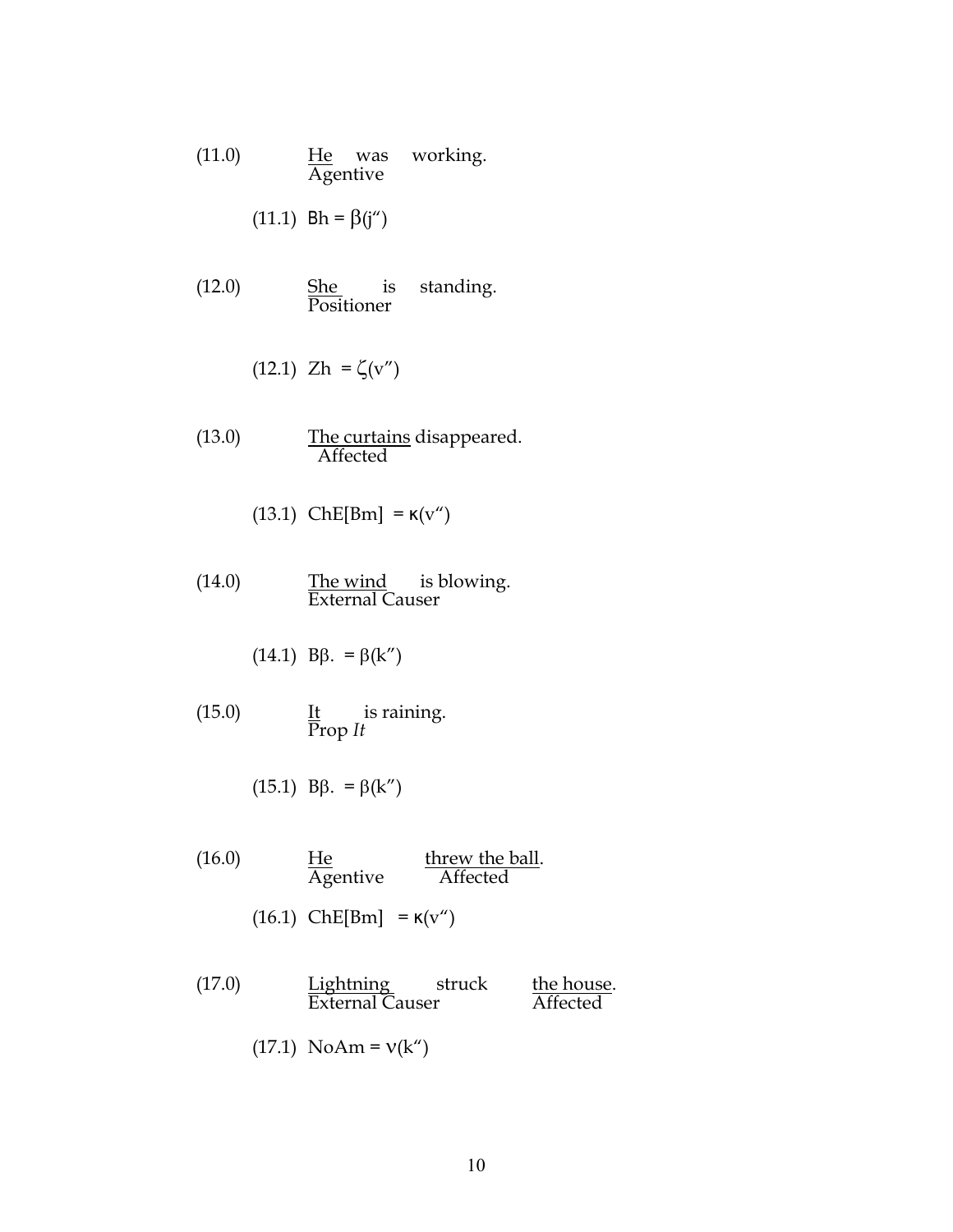| (18.0) | He | is holding | a knife. |
|--------|----|------------|----------|
|        |    | Positioner | Affected |

(18.1) KhE[ThAm] = 
$$
\chi(v'')
$$

- (19.0) The stone broke the window.<br>Instrument Affected **Instrument** (19.1) Someone broke the window with a stone h  $m_2$  m<sub>1</sub> (19.2)  $ChE[Cm_1 E[Bm_2]] = \kappa(v'')$
- (20.0) She has <u>a car</u>.<br>Recipient <del>Affected</del>  $\overline{\text{Rec}}$ ipient
	- (20.1) ThAm =  $τ(h'')$
- $(21.0)$  We paid the bus driver. Agentive Recipient (21.1) We paid the bus driver something.  $h_1$  h<sub>2</sub> m (21.2)  $Ch_1E[Nh_2Am] =$  κ (v")
- (22.0) The will benefits us all.<br>Instrument Recipi Recipient (22.1) Someone makes the will benefit us all.  $h_1$  s  $h_2$

(22.2)  $Kh_1E[Th_2As] = \chi(f'')$ 

(23.0)  $\frac{They}{Agentive}$  climbed the mountain.  $\overline{\text{Agentive}}$ (23.1) They climbed across the mountain.  $h$   $\ell$ 

$$
(23.2) \text{ NhARl} = \mathsf{v}(\mathsf{v}'')
$$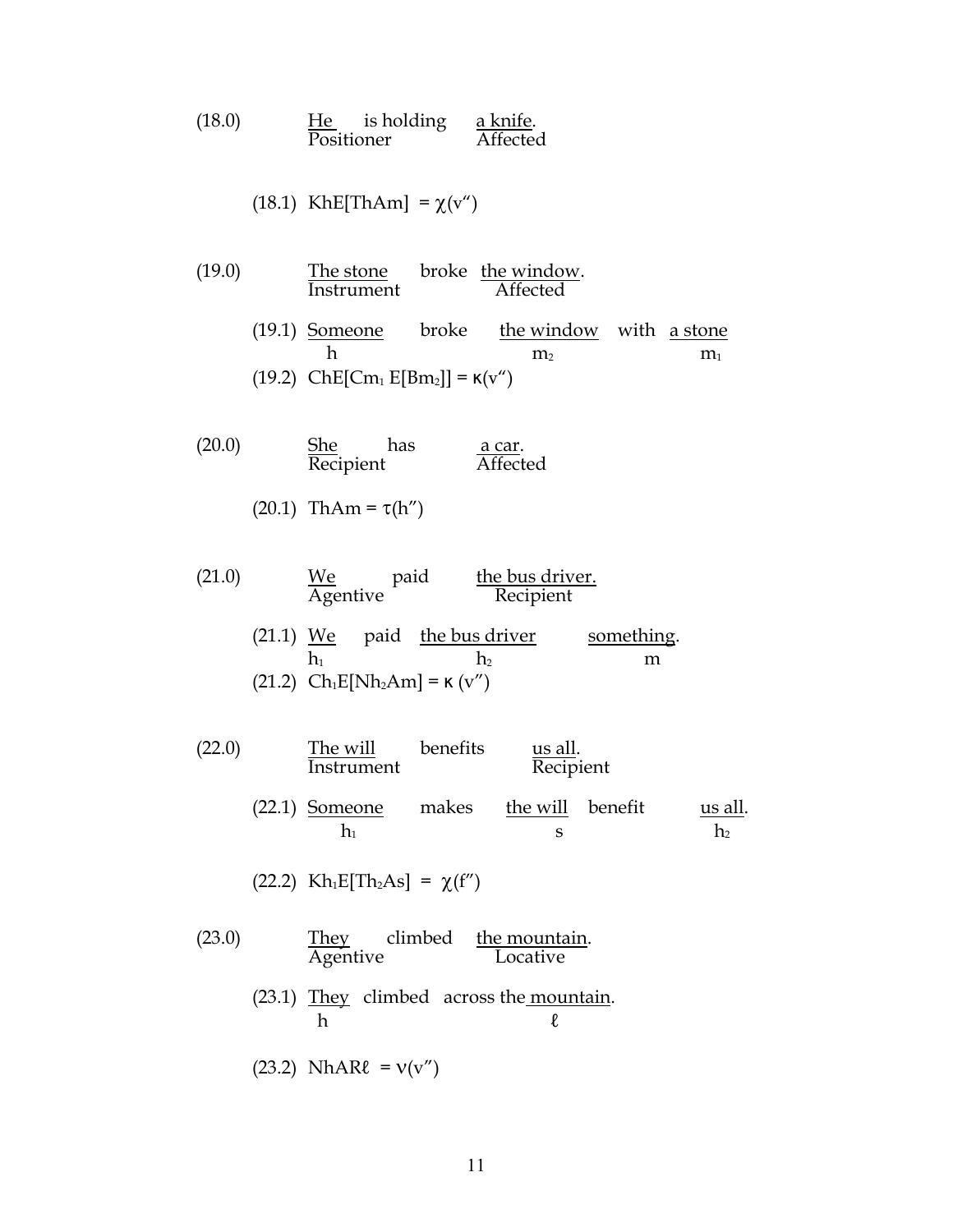| (24.0) | The bus seats thirty.<br>Locative Affected                                                               |
|--------|----------------------------------------------------------------------------------------------------------|
|        | (24.1) Thirty people can sit in the bus.<br>m                                                            |
|        | (24.2) ZhRm = $\zeta(v'')$                                                                               |
| (25.0) | They fought <u>a clean fight</u> .<br>Agentive Cognate                                                   |
|        | (25.1) They fought some people.<br>$h_1$ $h_2$                                                           |
|        | $(25.2)$ Nh <sub>1</sub> Ah <sub>2</sub> = $v(h'')$                                                      |
| (26.0) | <u>I</u> wrote <u>a letter</u> .<br>Agentive Resultant                                                   |
|        | $(26.1)$ ChE[Bs] = K (v")                                                                                |
| (27.0) | They had <u>an argument</u> .<br>Agentive Eventive                                                       |
|        | (27.1) They argued with some people.<br>h2                                                               |
|        | $(27.2)$ Nh <sub>1</sub> Ah <sub>2</sub> = $v(c'')$                                                      |
| (28.0) | <u>He</u> nodded <u>his-head</u> .<br>Instrument<br>Agentive                                             |
|        | (28.1) He agreed with <u>someone</u> by nodding <u>his head</u> .<br>$\frac{h_1}{v_1}$<br>h <sub>2</sub> |
|        | $(28.2)$ Ch <sub>1</sub> E[CyE[Nh <sub>1</sub> Ah <sub>2</sub> ]] = $\kappa$ (f <sup>"</sup> )           |
| (29.0) | He declared <u>her</u> the winner.<br>Agentive Affected Attribute                                        |
|        | $(29.1)$ Nh <sub>1</sub> A[Bh <sub>2</sub> ] = $v(j'')$                                                  |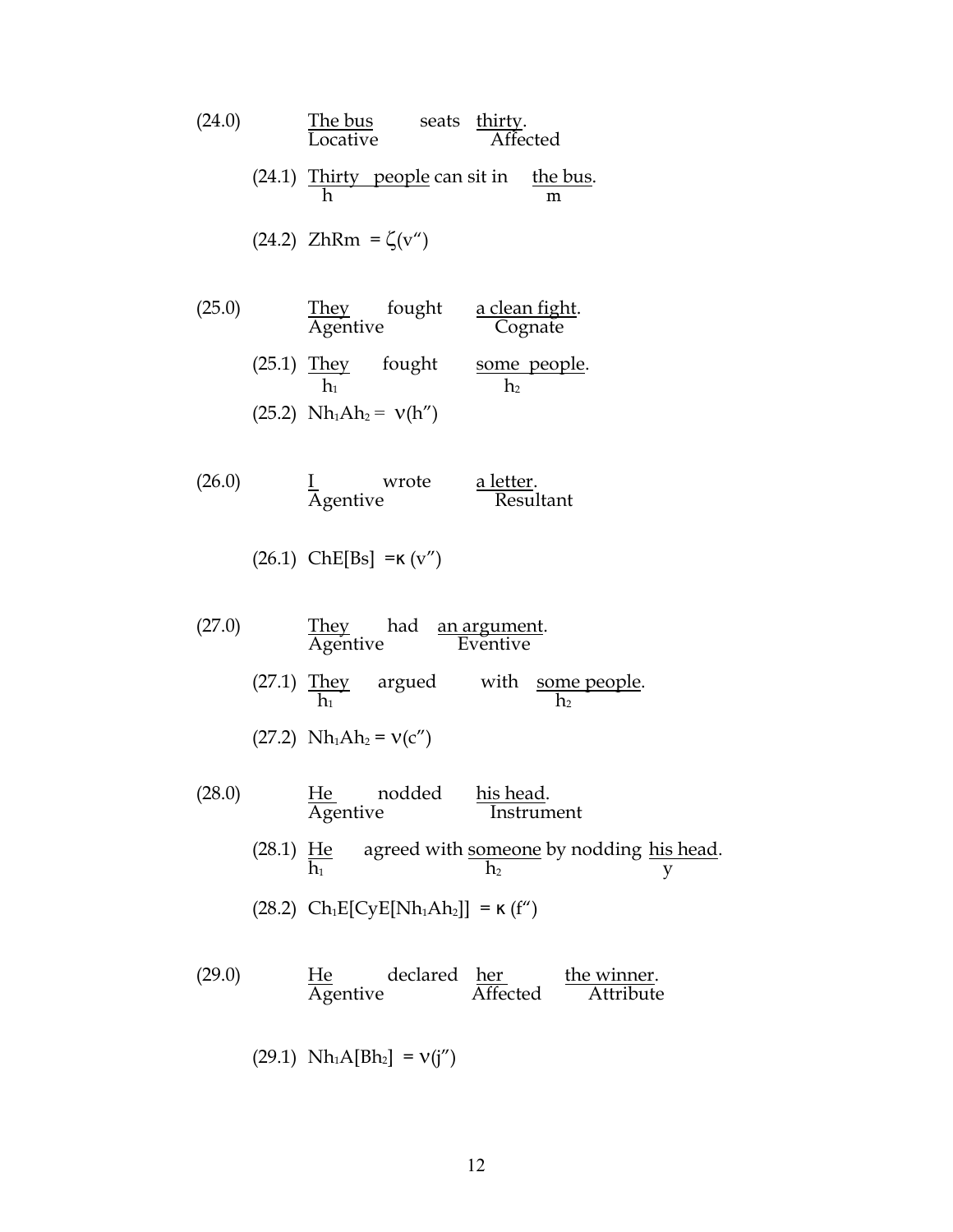(30.0) The sun  
External causer  
(30.1) 
$$
Em_1E[Bm_2] = \kappa(\text{o''})
$$
  
 $ext{Affected}$   $Attribute$ 

- (31.0) The revolver made him afraid.<br>Instrument Affected Attribu Affected Attribute
	- (31.1) Someone frightened him with a revolver.  $h_1$  h<sub>2</sub> m (31.2)  $Ch_1E[CmE[Bh_2]] =$  κ (v'')
- $(32.0)$  I found it strange.  $\frac{R}{\text{Recipient}}$  Affected Attribute
	- $(32.1)$  NhA[Zm] =  $v(f'')$
- $(33.0)$  He placed it on the shelf. Agentive Affected Locative
	- (33.1)  $ChE[Bm_1Rm_2] = \kappa (v'')$
- $(34.0)$  The storm drove the ship ashore. External Causer Affected Locative
	- (34.1) The storm drove the ship ashore.  $\beta$  m  $\ell$
	- (34.2)  $C\beta E[BmR\ell] = \kappa(k'')$
- (35.0) <u>A car</u> knocked <u>it</u> down. Instrument Affected Locative (35.1) Someone knocked it down with a car<br> $\frac{1}{m_1}\frac{1}{\ell}$  with  $\frac{1}{m_2}$  $\overline{m_1}$   $\overline{\ell}$   $\overline{m_2}$ (35.2)  $ChE[Cm<sub>2</sub>E[Bm<sub>1</sub>Rℓ]] = κ (v'')$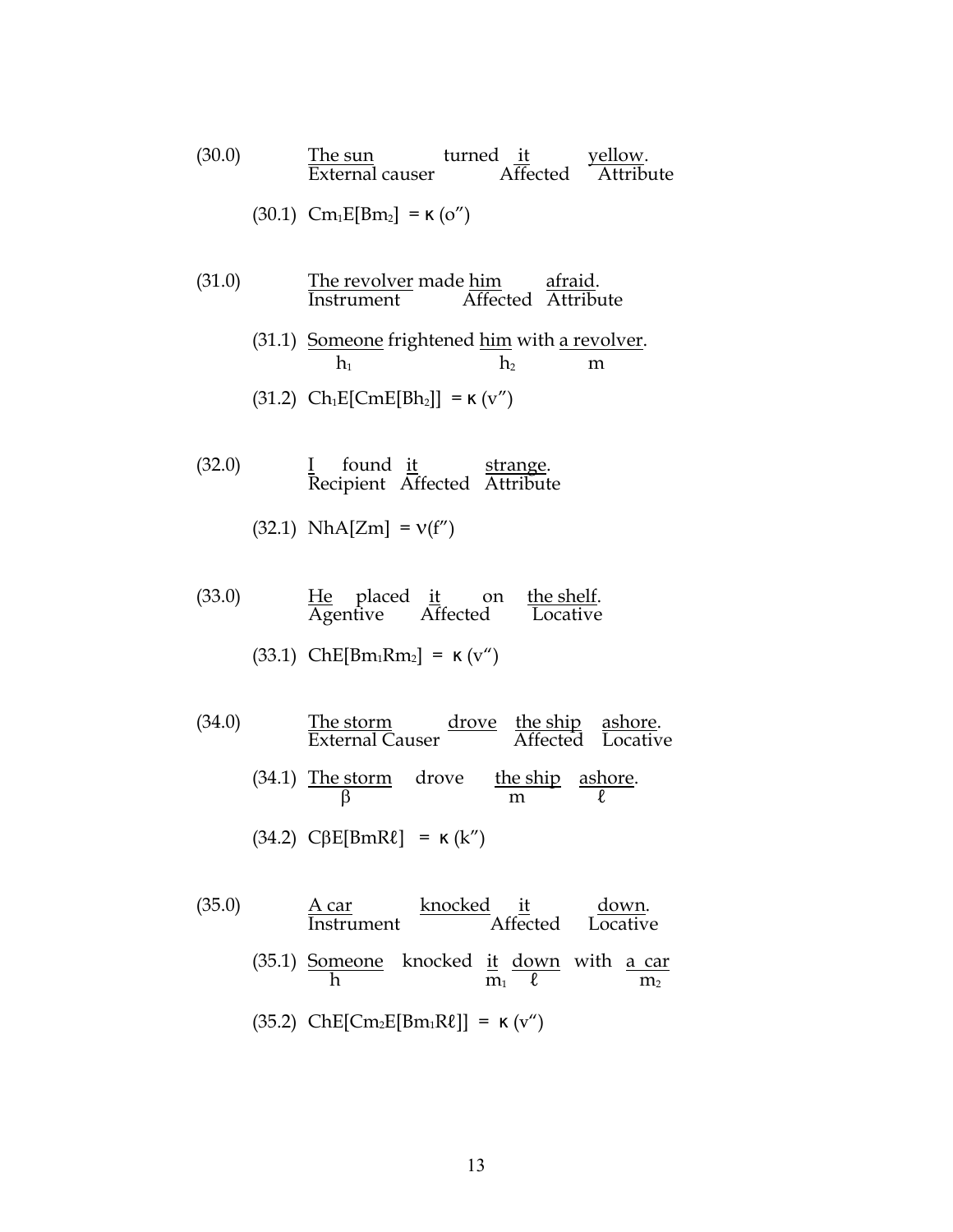| (36.0) |                        | prefer them on toast. |  |                   |
|--------|------------------------|-----------------------|--|-------------------|
|        | Recipient <sup>-</sup> |                       |  | Affected Locative |

$$
(36.1) \ ThA[Zm_1Rm_2] = \tau(f'')
$$

- $(37.0)$  I bought <u>her</u> a gift. Agentive Recipient Affected
	- $(37.1)$  Someone sold to me a gift for her.  $h_1$  h<sub>2</sub> m h<sub>3</sub>
	- (37.2)  $Ch_1E[Nh_2A[Bm_1Rh_3]] = K(v'')$
- $(38.0)$  She gave the door <u>a kick</u>. Agentive Affected Eventive
	- (38.1) She kicked the door.
	- (38.2)  $NhAm = v(v'')$
- $(39.0)$  She knitted <u>me a sweater</u>. Agentive Recipient Resultant
	- (39.1)  $Ch_1E[BrRh_2] = κ (v'')$
- $(40.0)$  She was singing. Agent
	- (40.1) ChE[Ba] =  $\kappa$  (v")
- $(41.0)$  The string broke. Patient
	- (41.1) Bm = β(m")
- (42.0) **John** sharpened <u>the knife</u>.<br>Agent **Patient Patient** (42.1) ChE[Bm] =  $\kappa$  (v'')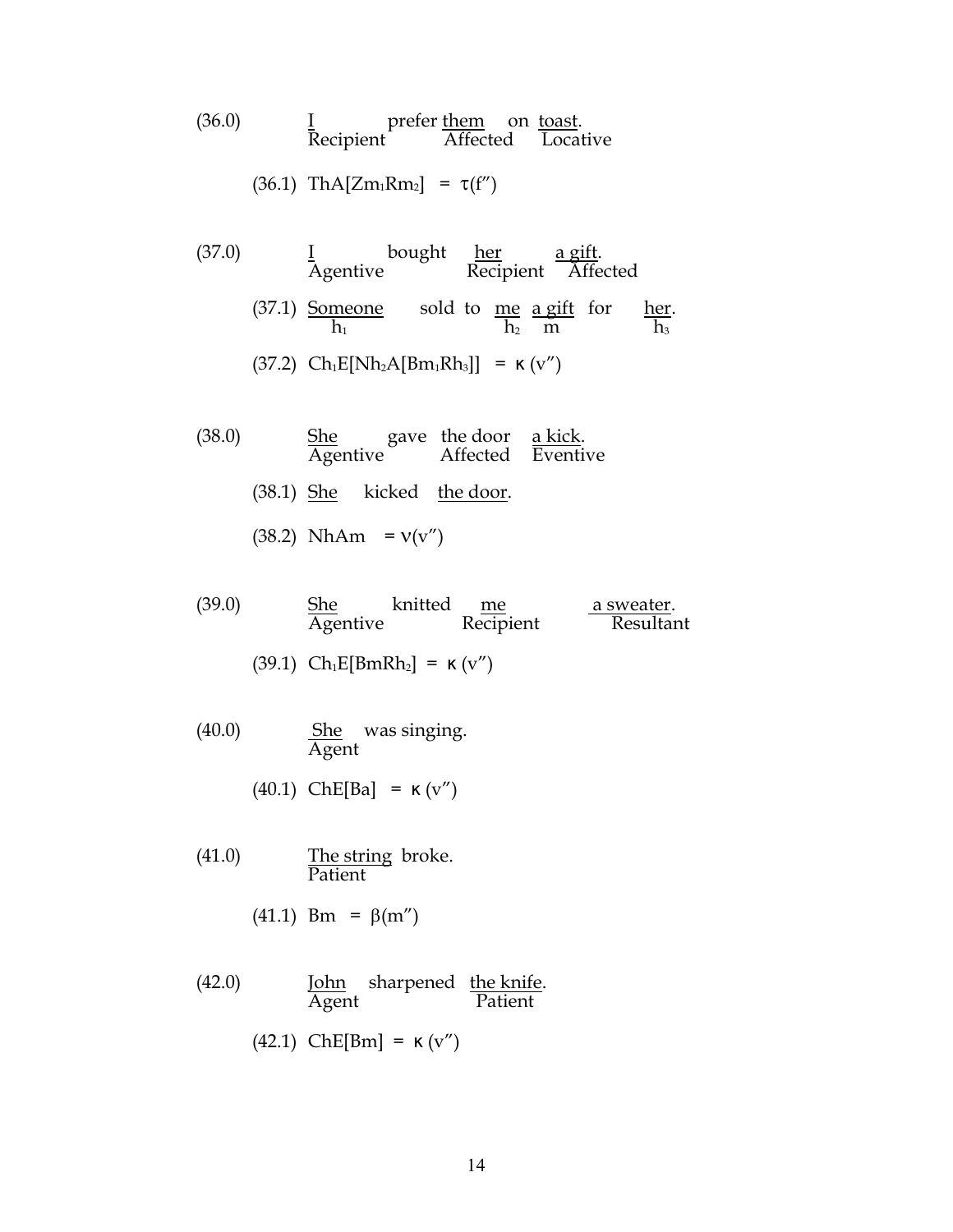(43.0) The dog is digging a hole. Agent Result

$$
(43.1) \quad CzE[B\ell] = \kappa(v'')
$$

- (44.0) **Harold ran <u>a mile</u>**.<br>Agent Rang Range
	- (44.1) BhR  $\ell = \beta(v'')$
- (45.0) Susan went to Denmark.<br>Agent Locative Locative Goal
	- (45.1)  $BhR\ell = β(v'')$
- (46.0) Yasuko is arriving from Kyoto.<br>Agent Locativ Locative Source
	- (46.1) BhR $\ell = \beta(v'')$
- (47.0) **Helen** traveled via **Samarkand.**<br>Agent Locative Pa Locative Path
	- (47.1) BhR $\ell = \beta(v'')$
- (48.0) She gave <u>the book</u> to <u>Bill</u>. Agent Patient Goal
	- (48.1)  $Ch_1E[Nh_2Am] = \kappa (v'')$
- $(49.0)$  I got the cassette from David. Agent Patient Source
	- $(49.1)$  David gave the cassette to me.  $h_1$  m  $h_2$
	- (49.2)  $Ch_1E[Nh_2Am] =$  κ (v")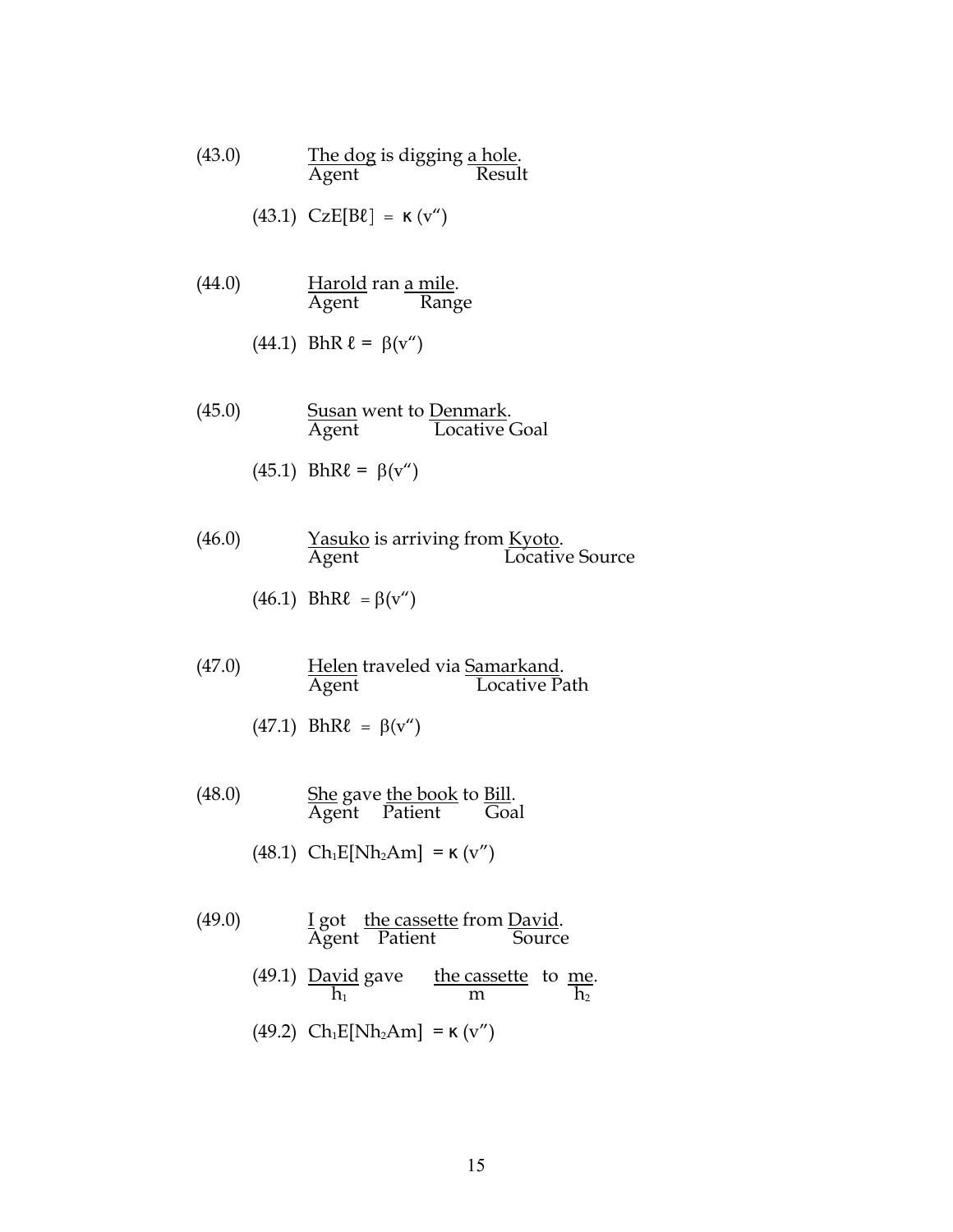| (50.0) |       | I contacted Jane via her sister. |      |
|--------|-------|----------------------------------|------|
|        | Agent | Patient                          | Path |

- $(50.1)$  [Nh<sub>1</sub>A h<sub>2</sub>]Rh<sub>3</sub>
- $(51.0)$  The painting cost  $£5,000$ . Neutral Range
	- (51.1)  $Zm_1Rm_2 = \zeta(f'')$
- (52.0) <u>Miranda</u> knew <u>all the answers</u>. Dative Neutral (52.1) ThAs =  $τ(c'')$
- $(53.0)$  Celia is cold/sad. Dative

(53.1) 
$$
Zh = \zeta(f'')
$$

- (54.0) The child is sleeping. **Neutral** (54.1)  $Zh = ζ(e'')$
- $(55.0)$  The town is dirty. Neutral Attribute

$$
(55.1) \quad Z\ell = \zeta(f'')
$$

 $(56.0)$  Fiona is the convener. Neutral Role

$$
(56.1) \;\; Zh_1Rh_2 = \zeta(j'')
$$

(57.0) Joyce ran. Agent (57.1) Bh = β(v")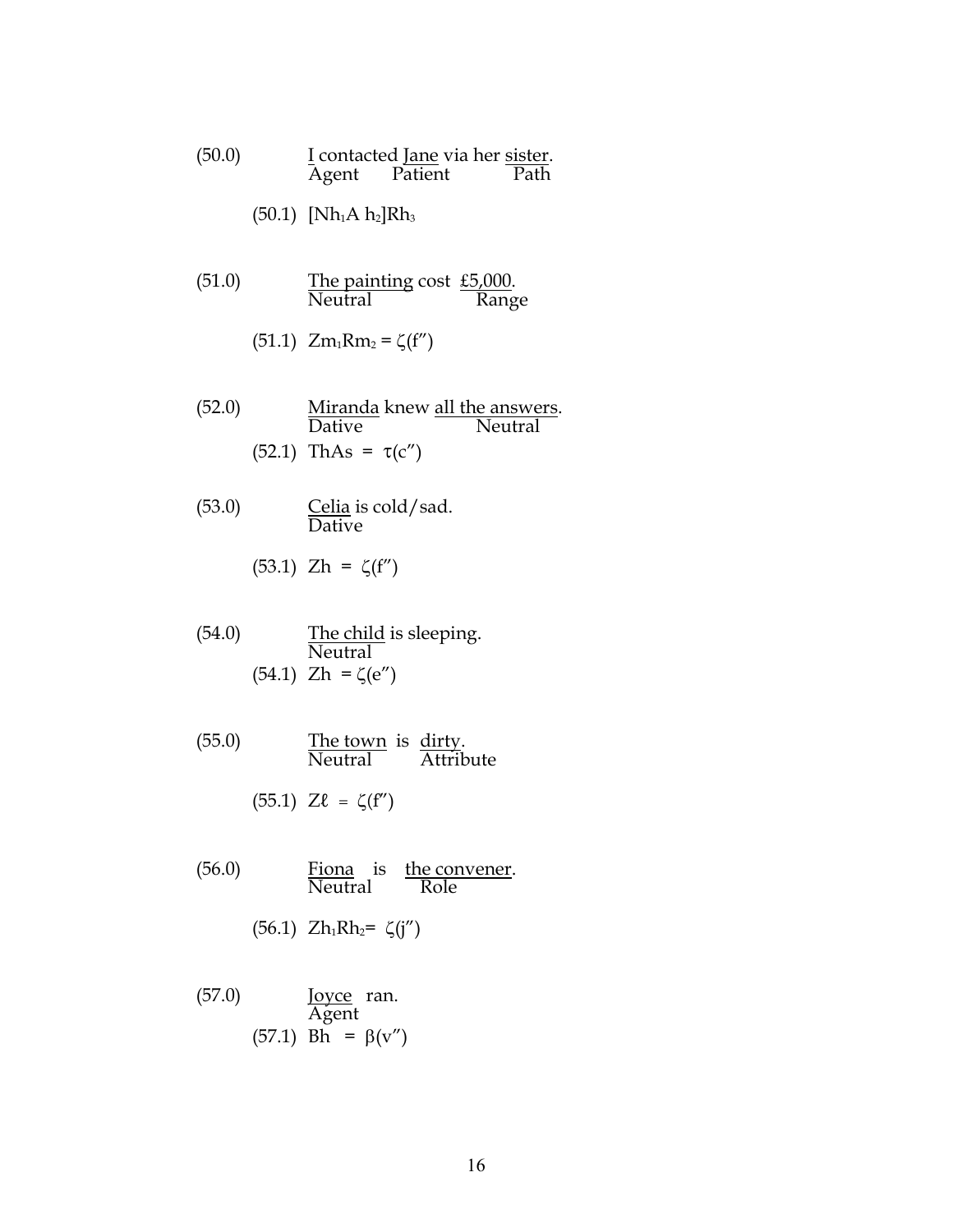|        | (58.0) | Mary found the puppy.<br>Theme                            |
|--------|--------|-----------------------------------------------------------|
|        |        | $(58.1)$ NhAb = $v(e'')$                                  |
| (59.0) |        | It rains in Spain.<br>Location                            |
|        |        | $(59.1)$ $B\beta_0R\ell = \beta(k'')$                     |
| (60.0) |        | Put the cat <u>on the porch</u> .<br>Goal                 |
|        |        | (60.1) You put the cat on the porch.<br>$\frac{1}{2}$     |
|        |        | $(60.2)$ ChE[BzRm] = $\kappa$ (v")                        |
| (61.0) |        | He flew <u>from Iowa</u> to Idaho.<br>Source              |
|        |        | (61.1) [ $BhR\ell_1$ ] $R\ell_2 = \beta(v'')$             |
| (62.0) |        | Jo cuts hair <u>with a razor</u> .<br>Instrument          |
|        |        | $(62.1)$ ChE[CmE[By]] = $\kappa$ (v")                     |
| (63.0) |        | Helen heard Robert playing the piano.<br>Experiencer      |
|        |        | $(63.1)$ Nh <sub>1</sub> A[Nh <sub>2</sub> Am] = $v(e'')$ |
| (64.0) |        | The wind damaged the roof.<br>Causative                   |
|        |        | $(64.1)$ C $\beta_0$ E[Bm] = $\kappa$ (k'')               |
|        |        |                                                           |

 $(65.0)$  The tail of <u>the dog</u> wagged furiously. Possessor  $(65.1)$  The dog wagged <u>its tail furiously</u>. z y f (65.2) [CzE[By]]Rf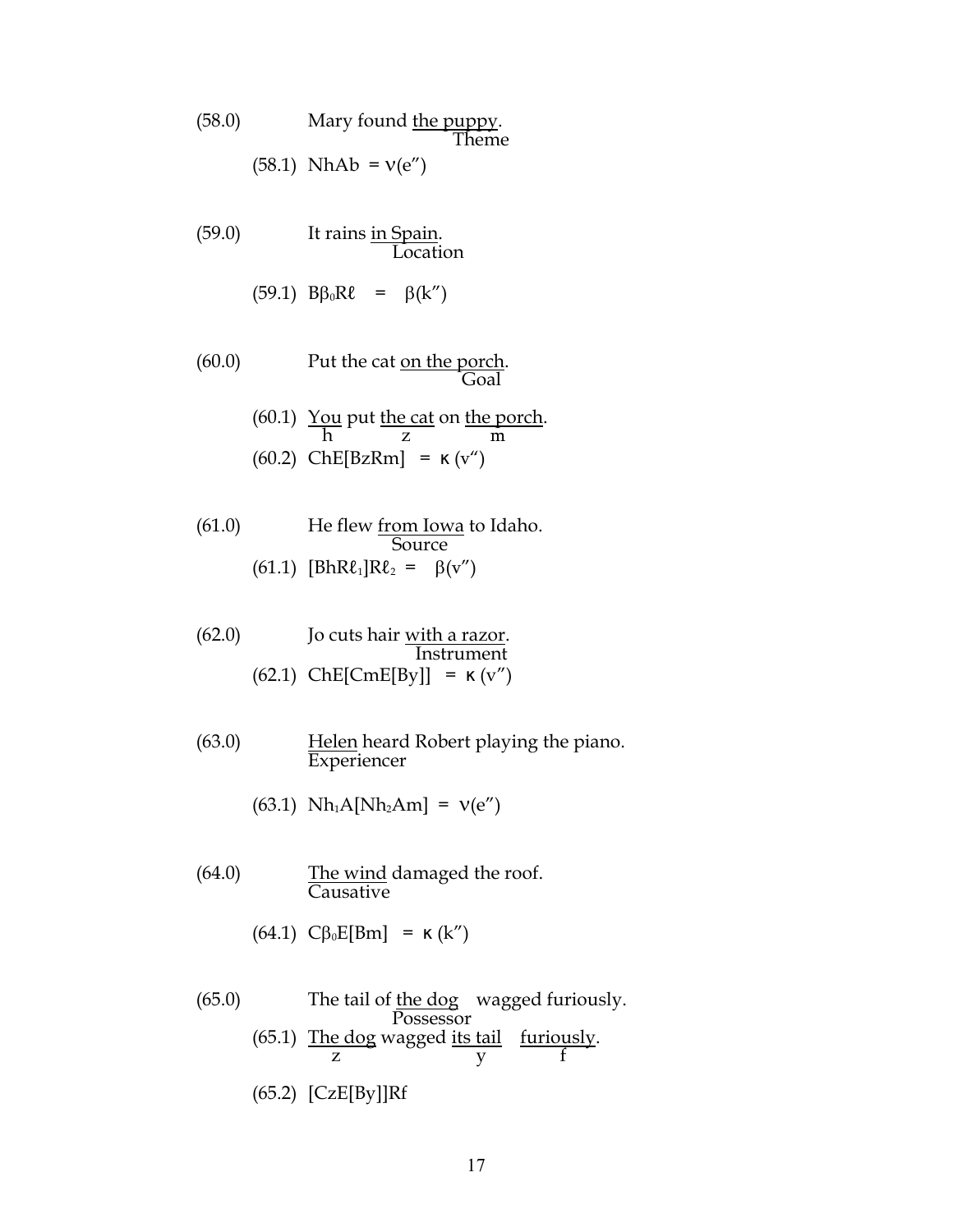#### 5.0 DEVELOPING A TABLE OF SEMANTIC PREDICATES

While in Section 3 we realize that elementary semantic predicates are consequential to semantic roles which, in turn, are consequential to the motionpredication correspondence, in Section 4 we come across the following predicate complexifixations:

$$
ΦE[Σ] (cf. 16, 26, 30, 42, 43, 64)
$$
\n
$$
ΦE[ΦE[Σ]] (cf. 19, 31, 62)
$$
\n
$$
ΦE [ψA] (cf. 18, 21, 22, 48, 49)
$$
\n
$$
ΦE [ΣR] (cf. 33, 34, 39, 60)
$$
\n
$$
ΦE[ΦE[ψA]] (cf. 28)
$$
\n
$$
ψA[Σ] (cf. 29, 32)
$$
\n
$$
ΦE[ΦE[ΣR]] (cf. 35)
$$
\n
$$
ψA[ΣR] (cf. 36)
$$
\n
$$
ΦE[ψA[Σ]] (cf. 37)
$$
\n
$$
ψA[ψA] (cf. 63)
$$

Without analysing an extremely huge corpus of sentences in the hope that, irrespective of their exact number, all other predicates present themselves, I turn to a more efficient instrument for resolving the problem. I am now poised to erect a table to which I will give the name: "The Periodic Table of Semantic Predicates".

Let (1) be Period 1.

(1)  $1 \left[\Sigma\right]$  2  $\left[\Sigma \right]$  3  $\left[\psi A\right]$  4  $\left[\Phi E\right]$ 

Let Period 2 be the result of embedding any given predicate[*Π*] featuring in Period 1, thus:

(2)  $5 \Sigma[\pi]$   $6 \Sigma \Gamma[\pi]$   $7 \psi \Lambda[\pi]$   $8 \Phi \Gamma[\pi]$ 

Absolutize, relativize, contactivize, and causativize 5 Σ[*Π*] to obtain Period 3:

(3) 9Σ[Σ[*Π*]] 10 ΣR[Σ[*Π*]] 11 ψA[Σ[*Π*]] 12 ΦE[Σ[*Π*]]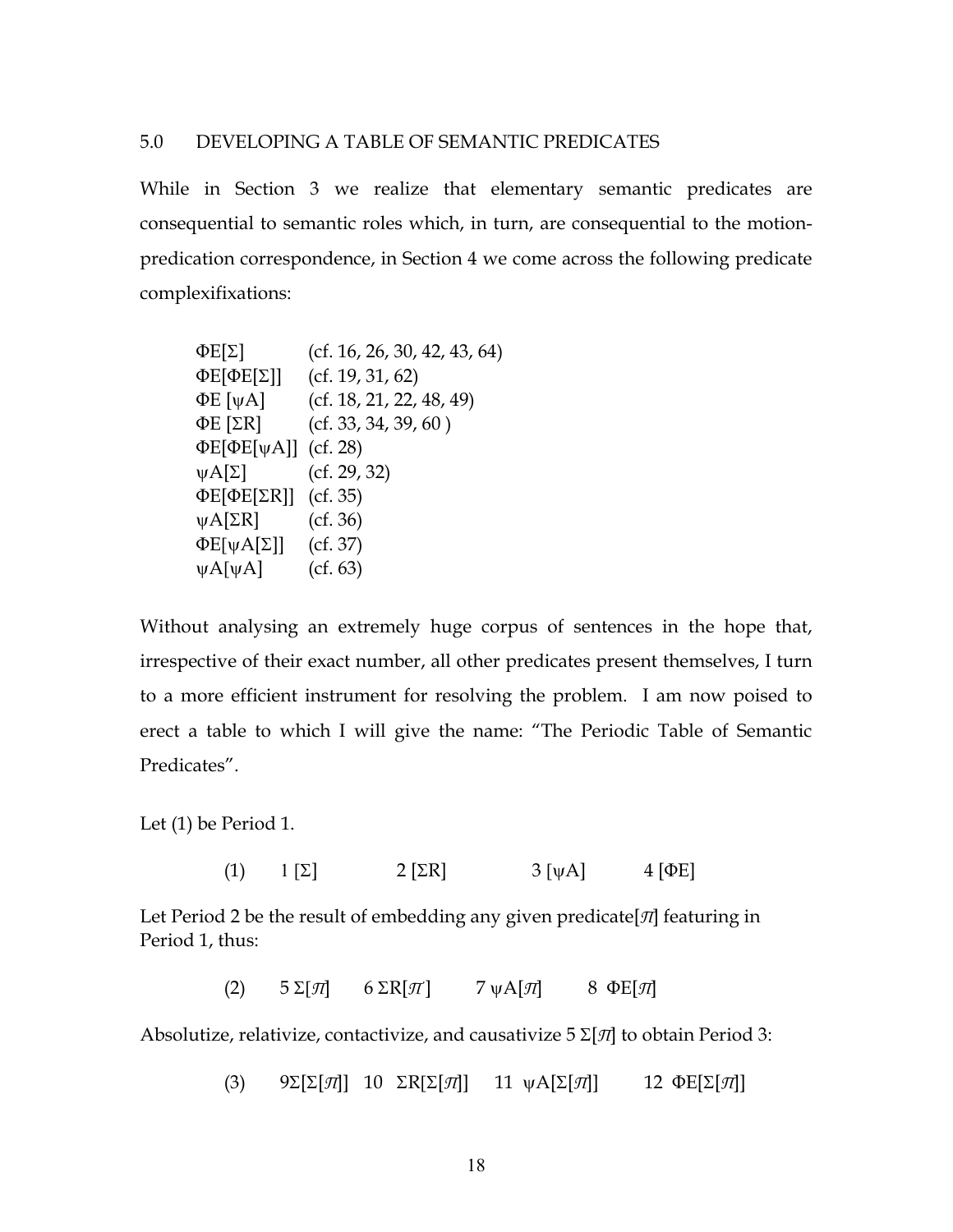If the cyclic (i.e. periodic) process of absolutization, relativization, contactivization and causativization is consecutively reiterated up to 24 ΦE[ΦE[*Π*]], the Periodic Table of Semantic Predicates emerges.

|           | Group I                             | Group II                                      | Group III                           | Group IV                                      |
|-----------|-------------------------------------|-----------------------------------------------|-------------------------------------|-----------------------------------------------|
| Period 1  | $1[\Sigma]$                         | $2[\Sigma R]$                                 | $3[\Psi A]$                         | $4[\PhiE]$                                    |
| Period 2  | $5\Sigma[\pi]$                      | $6 \Sigma R[\pi]$                             | $7\psi A[\pi]$                      | $8 \Phi E[\pi]$                               |
| Period 3  | $9\Sigma[\Sigma[\pi]]$              | $10\Sigma R[\Sigma[\pi]]$                     | $11\psi A[\Sigma[\pi]]$             | $12\Phi E[\Sigma[\pi]]$                       |
| Period 4  | $13\Sigma[\Sigma R[\pi]]$           | $14\Sigma R[\Sigma R[\pi]]$                   | $15\psi A[\Sigma R[\pi]]$           | 16 ΦΕ[Σ $R[\pi]$ ]                            |
| Period 5  | $17\Sigma[\psi A[\pi]]$             | $18\Sigma R[\psi A[\pi]]$                     | $19\psi A[\psi A[\pi]]$             | $20\Phi E[\psi A[\pi]]$                       |
| Period 6  | $21\Sigma[\Phi E[\pi]]$             | $22\Sigma R[\Phi E[\pi]]$                     | $23\psi$ A[ $\Phi$ E[ $\pi$ ]]      | 24ФЕ[ФЕ[П]]                                   |
| Period 7  | $25\Sigma[\Sigma[\Sigma[\pi]]]$     | $26\Sigma R[\Sigma[\Sigma[\pi]]]$             | $27\psi A[\Sigma[\Sigma[\pi]]]$     | $28\Phi E[\Sigma[\Sigma[\pi]]]$               |
| Period 8  | $29\Sigma[\Sigma R[\Sigma[\pi]]]$   | $30\Sigma R[\Sigma R[\Sigma[\pi]]]$           | $31\psi A[\Sigma R[\Sigma[\pi]]]$   | 32 $\Phi$ E[ $\Sigma$ R[ $\Sigma$ [ $\pi$ ]]] |
| Period 9  | $33\Sigma[\psi A[\Sigma[\pi]]]$     | $34\Sigma R[\psi A[\Sigma[\pi]]]$             | $35\psi A[\psi A[\Sigma [\pi]]]$    | 36ΦΕ[ψΑ[Σ [π]]]                               |
| Period 10 | 37Σ[ΦΕ[Σ[ $\pi$ ]]                  | $38\Sigma R[\Phi E[\Sigma[\pi]]]$             | 39ψA[ΦE[Σ[ $\pi$ ]]                 | 40ΦE[ΦE[Σ[π]]]                                |
| Period 11 | $41\Sigma[\Sigma[\Sigma R[\pi]]]$   | $42\Sigma R[\Sigma[\Sigma R[\pi]]]$           | $43\psi A[\Sigma[\Sigma R[\pi]]]$   | $44\Phi E[\Sigma[\Sigma R[\pi]]]$             |
| Period 12 | $45\Sigma[\Sigma R[\Sigma R[\pi]]]$ | $46\Sigma R[\Sigma R[\Sigma R[\pi]]]$         | $47\psi A[\Sigma R[\Sigma R[\pi]]]$ | $48\Phi E[\Sigma R[\Sigma R[\pi]]]$           |
| Period 13 | $49\Sigma[\psi A[\Sigma R[\pi]]]$   | $50\Sigma R[\psi A[\Sigma R[\pi]]]$           | 51ψA[ψA[ΣR[ $\pi$ ]]                | 52 $\Phi$ E[ $\psi$ A[ $\Sigma$ R[ $\pi$ ]]]  |
| Period 14 | 53Σ[ΦΕ[ΣR[ $\pi$ ]]                 | 54ΣR[ΦΕ[ΣR[π]]]                               | 55ψA[ΦE[ΣR[ $\pi$ ]]                | 56ΦE[ΦΕ[ΣR[ $\pi$ ]]                          |
| Period 15 | $57\Sigma[\Sigma[\Psi A[\pi]]]$     | $58\Sigma R[\Sigma[\Psi A[\pi]]]$             | 59ψA[Σ[ψA[ $\pi$ ]]]                | 60 $\Phi$ E[ $\Sigma[\psi A[\pi]]$ ]          |
| Period 16 | $61\Sigma[\Sigma R[\psi A[\pi]]]$   | 62 $\Sigma$ R[ $\Sigma$ R[ $\psi$ A[ $\pi$ ]] | 63yA[ $\Sigma$ R[yA[ $\pi$ ]]]      | 64 $\Phi$ E[ $\Sigma$ R[ $\psi$ A[ $\pi$ ]]]  |
| Period 17 | $65\Sigma[\psi A[\psi A[\pi]]]$     | 66 $\Sigma$ R[ $\psi$ A[ $\psi$ A[ $\pi$ ]]]  | 67yA[yA[yA[ $\pi$ ]]]               | 68 $\Phi$ E[ $\psi$ A[ $\psi$ A[ $\pi$ ]]]    |
| Period 18 | 69 $\Sigma[\Phi E[\psi A[\pi]]]$    | $70\Sigma R[\Phi E[\psi A[\pi]]]$             | 71ψA[ΦΕ[ψA[ $\pi$ ]]]               | 72 $\Phi$ E[ $\Phi$ E[ $\psi$ A[ $\pi$ ]]     |
| Period 19 | $73\Sigma[\Sigma[\Phi E[\pi]]]$     | $74\Sigma R[\Sigma[\Phi E]\pi]]$              | $75\psi A[\Sigma[\Phi E[\pi]]]$     | 76ΦΕ[Σ[ΦΕ[π]]]                                |
| Period 20 | $77\Sigma[\Sigma R[\Phi E[\pi]]]$   | $78\Sigma R[\Sigma R[\Phi E[\pi]]]$           | 79ψA[ΣR[ΦΕ[π]]]                     | 80ΦΕ[ΣR[ΦΕ[π]]]                               |
| Period 21 | $81\Sigma[\psi A[\Phi E[\pi]]]$     | $82\Sigma R[\psi A[\Phi E[\pi]]]$             | 83γA[γA[ΦE[ $\pi$ ]]]               | 84ΦΕ[γΑ[ΦΕ[π]]]                               |
| Period 22 | 85Σ[ΦΕ[ΦΕ[π]]]                      | 86ΣR[ΦΕ[ΦΕ[π]]]                               | 87ψA[ΦΕ[ΦΕ[π]]]                     | 88ΦΕ[ΦΕ[ΦΕ[π]]]                               |

THE PERIODIC TABLE OF SEMANTIC PREDICATES

The table exhibits Groups 1-IV. The numerals 1, 2, 3, 4, … 85, 86, 87, 88 represent predicate numbers. It is noted that the predicates in the corpus of 65 sentences canonically formalized in Section 4 are locatable as in (4).

| (4) | $1 \Sigma$ | $2$ [ $\Sigma$ R] | $3 \left[\psi A\right]$ | $4$ [ $\Phi$ E] |
|-----|------------|-------------------|-------------------------|-----------------|
|     |            |                   | 7 $\psi$ A[ $\pi$ ]     | $8 \Phi E[\pi]$ |

 20 ΦE[ψA[*Π*]] 24 ΦE[ΦE[*Π*]]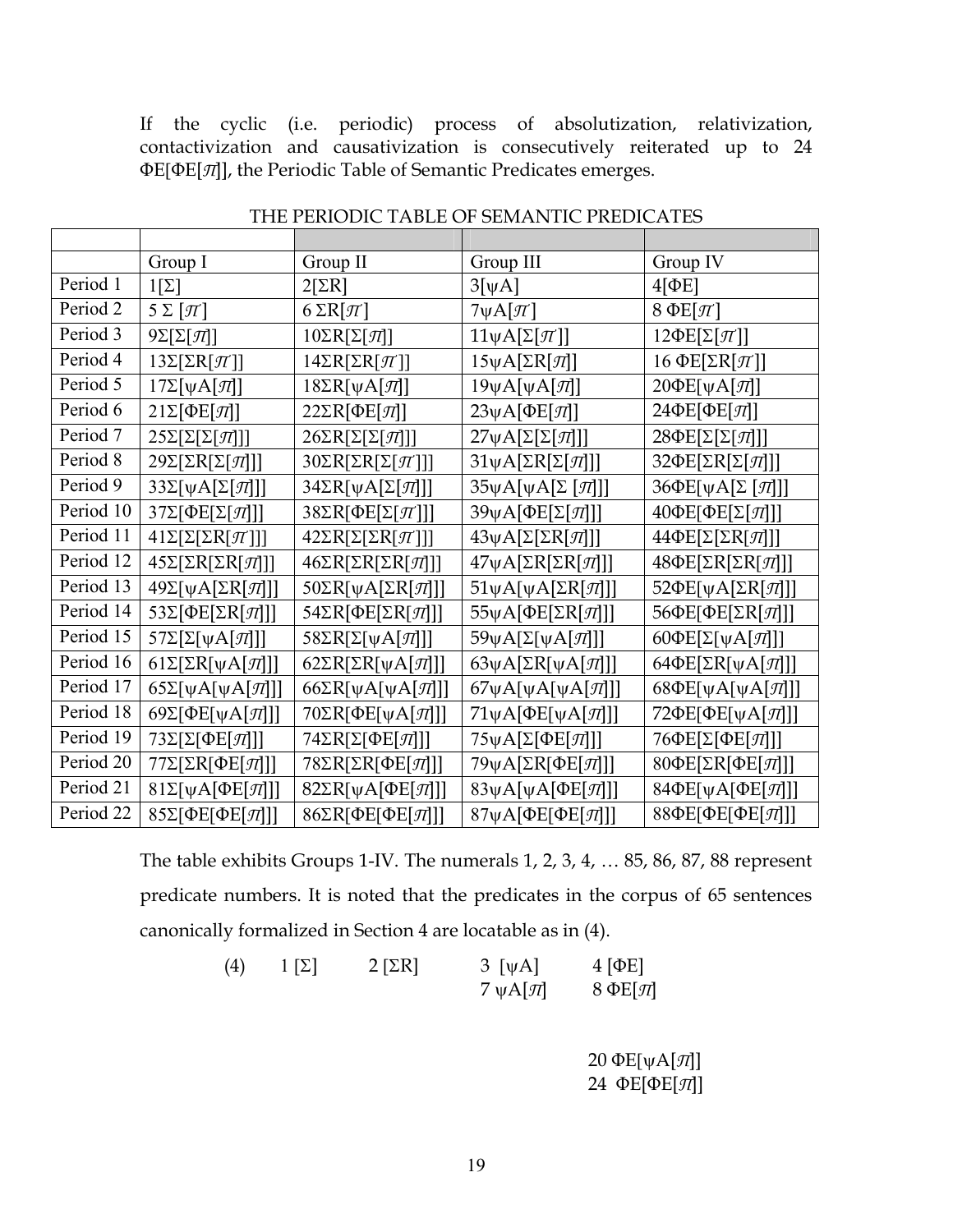If in a group  $L =$  last predicate,  $F =$  first predicate,  $N =$  period number, then (5)  $L = F + 4(N-1)$ where  $1 \leq N \leq 22$ .

Furthermore, if  $r =$  embedded predicate and  $n =$  period number, then

(6) 
$$
r = n + 2
$$
 where  $3 \le n \le 22$ .

#### 6.0 CONCLUSION

In this concluding Section of the paper I wish to retrace the train of thought leading to the present Periodic Table of Semantic Predicates. But before returning to the conceptual roots of the Periodic Table I would pose the question: "What does the immediate future hold for the Periodic Table itself"? Hereto I advance two hypotheses. First, the Periodic Table captures all predicates in all acousto and optolanguages. Second, the Periodic Table foreshadows a clear break with Rogetian and Ballmerian methods of taxonomizing the lexicon (or parts thereof) of a language.

The Periodic Table has the predicate as its central notion. The assumption that a predicate is constituted by semantic roles is essential to the Periodic Table. The exact identification of semantic roles is based on the motion-predication correspondence. But what causes, if at all I be justified to think in causal terms, the motion-predicate correspondence? I hypothesize that the mind causes the motion-predication correspondence by simulating mechanical forces which obey Newton's Laws of Motion. Whereas the typology of arguments suggested in this paper is likely to be a contentious issue, the inconceivability of existence of any other types of motion and, correspondingly, predication other than the absolute, relative, contactive and causative ones confers an indefeasible power of